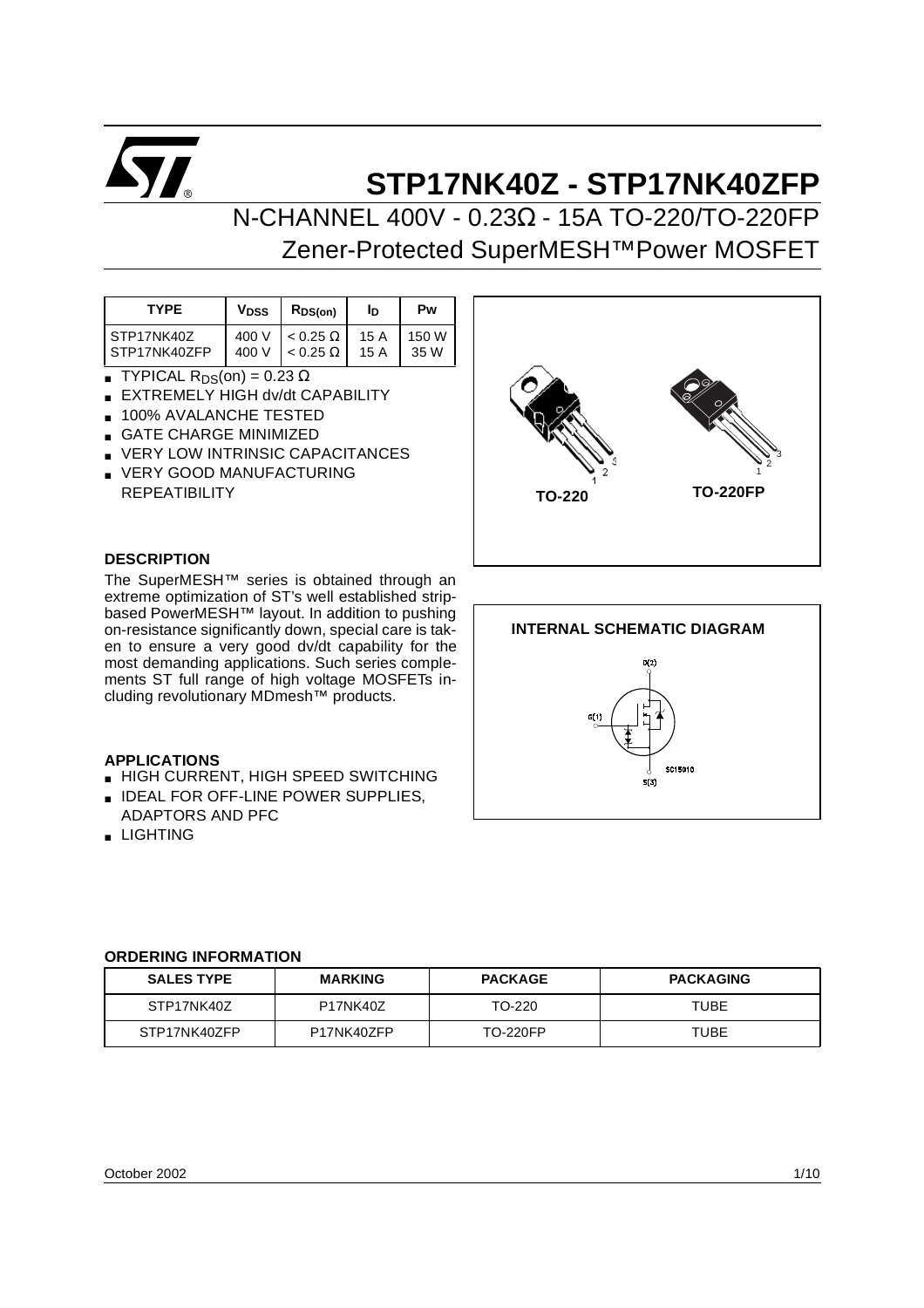# **ABSOLUTE MAXIMUM RATINGS**

| Symbol                               | <b>Parameter</b>                                             | Value                        |              | Unit                 |
|--------------------------------------|--------------------------------------------------------------|------------------------------|--------------|----------------------|
|                                      |                                                              | STP17NK40Z                   | STP17NK40ZFP |                      |
| V <sub>DS</sub>                      | Drain-source Voltage ( $V_{GS} = 0$ )                        | 400                          |              | V                    |
| <b>V<sub>DGR</sub></b>               | Drain-gate Voltage ( $R_{GS}$ = 20 k $\Omega$ )              | 400                          |              | $\vee$               |
| V <sub>GS</sub>                      | Gate-source Voltage                                          | ± 30                         |              | $\vee$               |
| Iр                                   | Drain Current (continuous) at $T_C = 25^{\circ}C$            | 15                           | 15 $(*)$     | A                    |
| Iр                                   | Drain Current (continuous) at $T_C = 100^{\circ}C$           | 9.4                          | $9.4(*)$     | A                    |
| $I_{DM}(\bullet)$                    | Drain Current (pulsed)                                       | 60                           | 60 $(*)$     | A                    |
| $P_{TOT}$                            | Total Dissipation at $T_C = 25^{\circ}C$                     | 150                          | 35           | W                    |
|                                      | Derating Factor                                              | 1.2                          | 0.28         | $W$ <sup>o</sup> $C$ |
| lgs                                  | Gate-source Current (DC)                                     | ±20                          |              | mA                   |
| $VESD(G-S)$                          | Gate source $ESD(HBM-C=100pF, R=1.5K\Omega)$                 | 4500                         |              | $\vee$               |
| dv/dt(1)                             | Peak Diode Recovery voltage slope                            | 4.5                          |              | V/ns                 |
| Viso                                 | Insulation Withstand Voltage (DC)                            | 2500                         |              | $\vee$               |
| $T_i$<br>$\mathsf{T}_{\textsf{stg}}$ | <b>Operating Junction Temperature</b><br>Storage Temperature | $-55$ to 150<br>$-55$ to 150 |              | $^{\circ}C$<br>°C    |

 $\left( \bullet \right)$  Pulse width limited by safe operating area

(1) I<sub>SD</sub> ≤15A, di/dt ≤200A/µs, V<sub>DD</sub> ≤ V<sub>(BR)DSS</sub>, T<sub>j</sub> ≤ T<sub>JMAX.</sub><br>(\*) Limited only by maximum temperature allowed

#### **THERMAL DATA**

|           | TO-220                                         |      | <b>TO-220FP</b> |      |
|-----------|------------------------------------------------|------|-----------------|------|
| Rthj-case | Thermal Resistance Junction-case Max           | 0.83 | 3.6             | °C/W |
| Rthj-amb  | Thermal Resistance Junction-ambient Max        | 62.5 |                 | °C/W |
|           | Maximum Lead Temperature For Soldering Purpose | 300  |                 | °С   |

# **AVALANCHE CHARACTERISTICS**

| Symbol     | <b>Parameter</b>                                                                                       | <b>Max Value</b> | Unit |
|------------|--------------------------------------------------------------------------------------------------------|------------------|------|
| <b>LAR</b> | Avalanche Current, Repetitive or Not-Repetitive<br>(pulse width limited by $T_i$ max)                  | 15               |      |
| $E_{AS}$   | Single Pulse Avalanche Energy<br>(starting T <sub>j</sub> = 25 °C, $I_D$ = $I_{AR}$ , $V_{DD}$ = 50 V) | 450              | mJ   |

#### **GATE-SOURCE ZENER DIODE**

| Symbol            | <b>Parameter</b>                 | <b>Test Conditions</b>                       | Min. | Typ. | Max. | Unit |
|-------------------|----------------------------------|----------------------------------------------|------|------|------|------|
| BV <sub>GSO</sub> | Gate-Source Breakdown<br>Voltage | $\mathsf{Iqs}=\pm 1\mathsf{mA}$ (Open Drain) | 30   |      |      |      |

# **PROTECTION FEATURES OF GATE-TO-SOURCE ZENER DIODES**

The built-in back-to-back Zener diodes have specifically been designed to enhance not only the device's ESD capability, but also to make them safely absorb possible voltage transients that may occasionally be applied from gate to source. In this respect the Zener voltage is appropriate to achieve an efficient and cost-effective intervention to protect the device's integrity. These integrated Zener diodes thus avoid the usage of external components.

*ST.*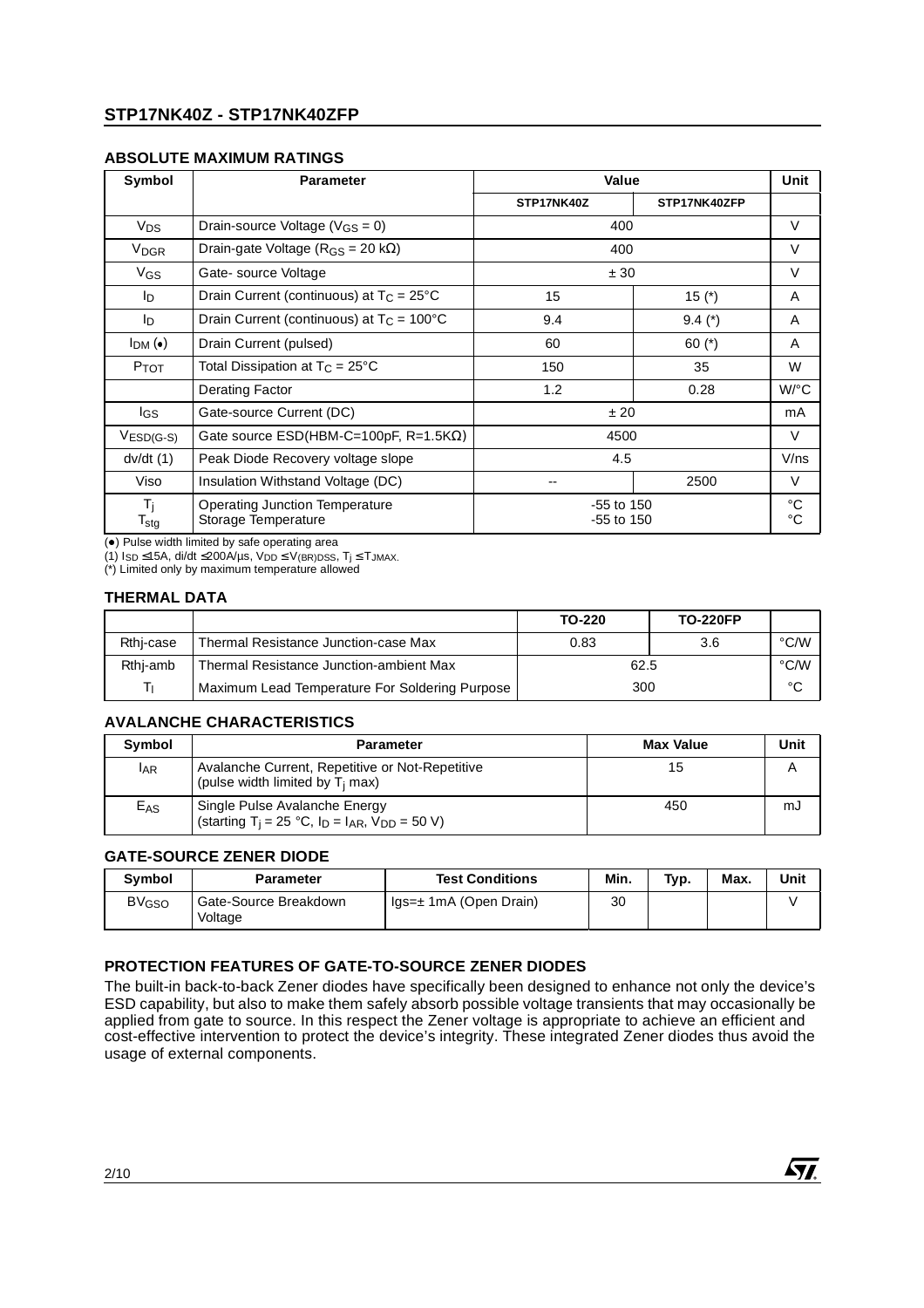### **ELECTRICAL CHARACTERISTICS** (T<sub>CASE</sub> =25°C UNLESS OTHERWISE SPECIFIED) ON/OFF

| Symbol            | <b>Parameter</b>                                    | <b>Test Conditions</b>                                                  | Min. | Typ. | Max. | Unit     |
|-------------------|-----------------------------------------------------|-------------------------------------------------------------------------|------|------|------|----------|
| $V_{\rm (BR)DSS}$ | Drain-source<br>Breakdown Voltage                   | $I_D = 1$ mA, $V_{GS} = 0$                                              | 400  |      |      | V        |
| <b>IDSS</b>       | Zero Gate Voltage<br>Drain Current ( $V_{GS} = 0$ ) | $V_{DS}$ = Max Rating<br>$V_{DS}$ = Max Rating, T <sub>C</sub> = 125 °C |      |      | 50   | μA<br>μA |
| <b>IGSS</b>       | Gate-body Leakage<br>Current ( $V_{DS} = 0$ )       | $V_{GS} = \pm 20 V$                                                     |      |      | ±10  | μA       |
| $V$ GS(th)        | Gate Threshold Voltage                              | $V_{DS} = V_{GS}$ , $I_D = 100 \mu A$                                   | 3    | 3.75 | 4.5  | V        |
| $R_{DS(on)}$      | Static Drain-source On<br>Resistance                | $V_{GS}$ = 10 V, $I_D$ = 7.5 A                                          |      | 0.23 | 0.25 | Ω        |

# DYNAMIC

| Symbol                                            | <b>Parameter</b>                                                                         | <b>Test Conditions</b>                   | Min. | Typ.              | Max. | Unit           |
|---------------------------------------------------|------------------------------------------------------------------------------------------|------------------------------------------|------|-------------------|------|----------------|
| $g_{fs}(1)$                                       | <b>Forward Transconductance</b>                                                          | $V_{DS}$ =15 V $I_D$ = 7.5 A             |      | 10.6              |      | S              |
| $C_{iss}$<br>C <sub>oss</sub><br>C <sub>rss</sub> | Input Capacitance<br><b>Output Capacitance</b><br><b>Reverse Transfer</b><br>Capacitance | $V_{DS} = 25$ V, f = 1 MHz, $V_{GS} = 0$ |      | 1900<br>271<br>63 |      | рF<br>pF<br>pF |
| C <sub>oss eq.</sub> (3)                          | <b>Equivalent Output</b><br>Capacitance                                                  | $V_{GS} = 0V$ , $V_{DS} = 0V$ to 400V    |      | 175               |      | рF             |

### SWITCHING ON

| Symbol                                                   | <b>Parameter</b>                                                    | <b>Test Conditions</b>                                                                                         | Min. | Typ.           | Max. | Unit           |
|----------------------------------------------------------|---------------------------------------------------------------------|----------------------------------------------------------------------------------------------------------------|------|----------------|------|----------------|
| $t_{d(on)}$<br>tr                                        | Turn-on Delay Time<br>Rise Time                                     | $V_{DD}$ = 200 V, $I_D$ = 7.5 A<br>$R_G = 4.7 \Omega$ V <sub>GS</sub> = 10 V<br>(Resistive Load see, Figure 3) |      | 25<br>23       |      | ns<br>ns       |
| $\mathsf{Q}_{\mathsf{g}}$<br>$Q_{gs}$<br>$Q_{\text{gd}}$ | <b>Total Gate Charge</b><br>Gate-Source Charge<br>Gate-Drain Charge | $V_{DD}$ = 320 V, $I_D$ = 15 A,<br>$V$ <sub>GS</sub> = 10 V                                                    |      | 65<br>13<br>35 |      | nC<br>nC<br>nC |

#### SWITCHING OFF

| Symbol                       | <b>Parameter</b>                                             | <b>Test Conditions</b>                                                                                         | Min. | Typ.           | Max. | Unit           |
|------------------------------|--------------------------------------------------------------|----------------------------------------------------------------------------------------------------------------|------|----------------|------|----------------|
| $t_{d(off)}$<br>tŧ           | Turn-off Delay Time<br><b>Fall Time</b>                      | $V_{DD}$ = 200 V, $I_D$ = 7.5 A<br>$R_G = 4.7 \Omega$ V <sub>GS</sub> = 10 V<br>(Resistive Load see, Figure 3) |      | 55<br>13       |      | ns<br>ns       |
| $t_{r(Voff)}$<br>tf<br>$t_c$ | Off-voltage Rise Time<br><b>Fall Time</b><br>Cross-over Time | $V_{DD}$ = 320 V, $I_D$ = 15 A,<br>$R_G = 4.7\Omega$ , $V_{GS} = 10$ V<br>(Inductive Load see, Figure 5)       |      | 12<br>13<br>25 |      | ns<br>ns<br>ns |

# SOURCE DRAIN DIODE

| Symbol                              | <b>Parameter</b>                                                                    | <b>Test Conditions</b>                                                                                        | Min. | Typ.              | Max.     | Unit          |
|-------------------------------------|-------------------------------------------------------------------------------------|---------------------------------------------------------------------------------------------------------------|------|-------------------|----------|---------------|
| I <sub>SD</sub><br>$I_{SDM}$ (2)    | Source-drain Current<br>Source-drain Current (pulsed)                               |                                                                                                               |      |                   | 15<br>60 | A<br>A        |
| $V_{SD}$ (1)                        | Forward On Voltage                                                                  | $I_{SD} = 15$ A, $V_{GS} = 0$                                                                                 |      |                   | 1.6      |               |
| $t_{rr}$<br>$Q_{rr}$<br><b>IRRM</b> | Reverse Recovery Time<br>Reverse Recovery Charge<br><b>Reverse Recovery Current</b> | $I_{SD}$ = 15 A, di/dt = 100 A/µs<br>$V_{DD}$ = 100 V, T <sub>j</sub> = 150°C<br>(see test circuit, Figure 5) |      | 332<br>2650<br>16 |          | ns<br>nC<br>Α |

Note: 1. Pulsed: Pulse duration =  $300 \,\mu s$ , duty cycle 1.5 %.

2. Pulse width limited by safe operating area.

3.  $\rm{C_{oss}}$   $_{\rm{eq.}}$  is defined as a constant equivalent capacitance giving the same charging time as  $\rm{C_{oss}}$  when  $\rm{V_{DS}}$  increases from 0 to 80% V<sub>DSS</sub>.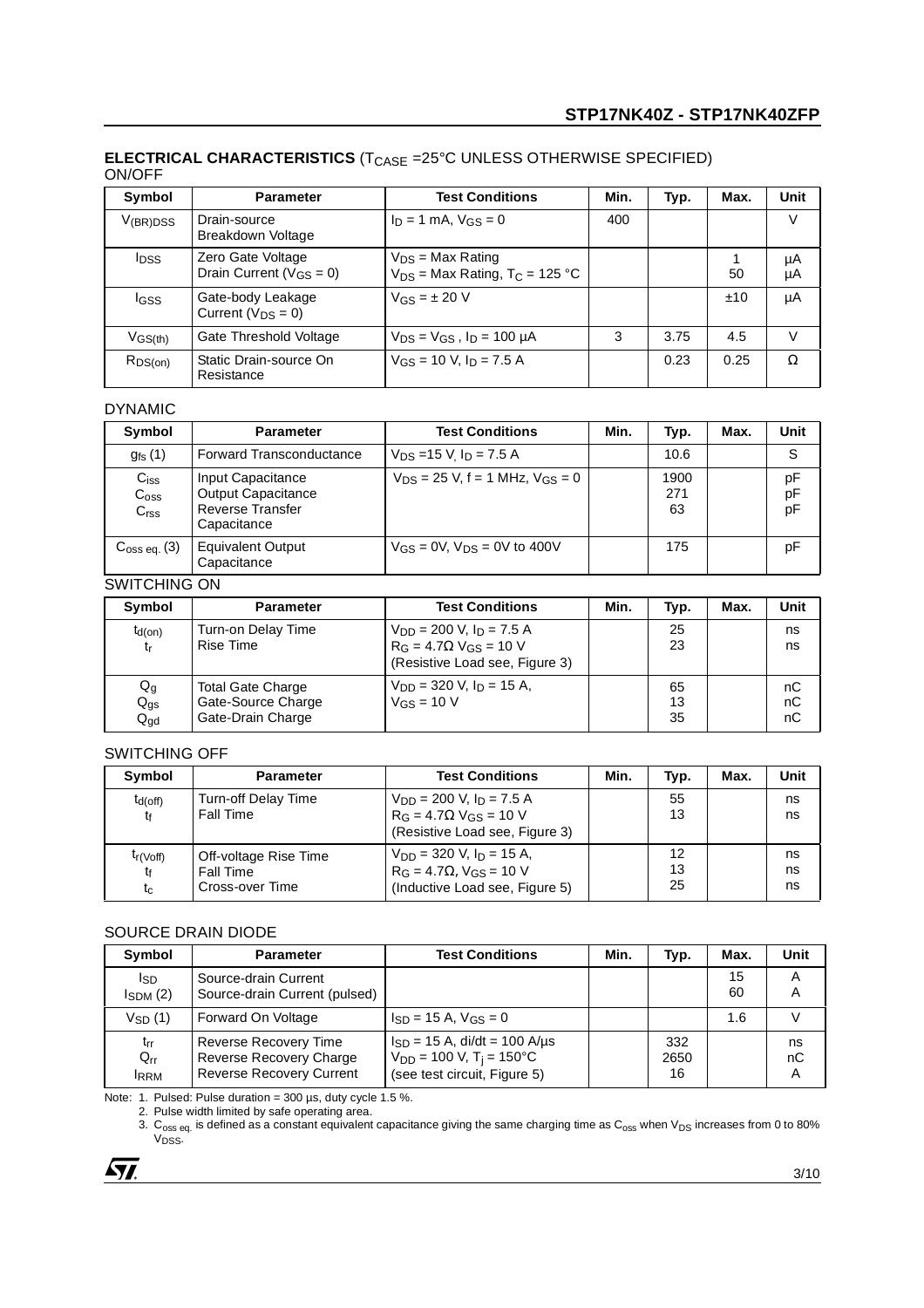

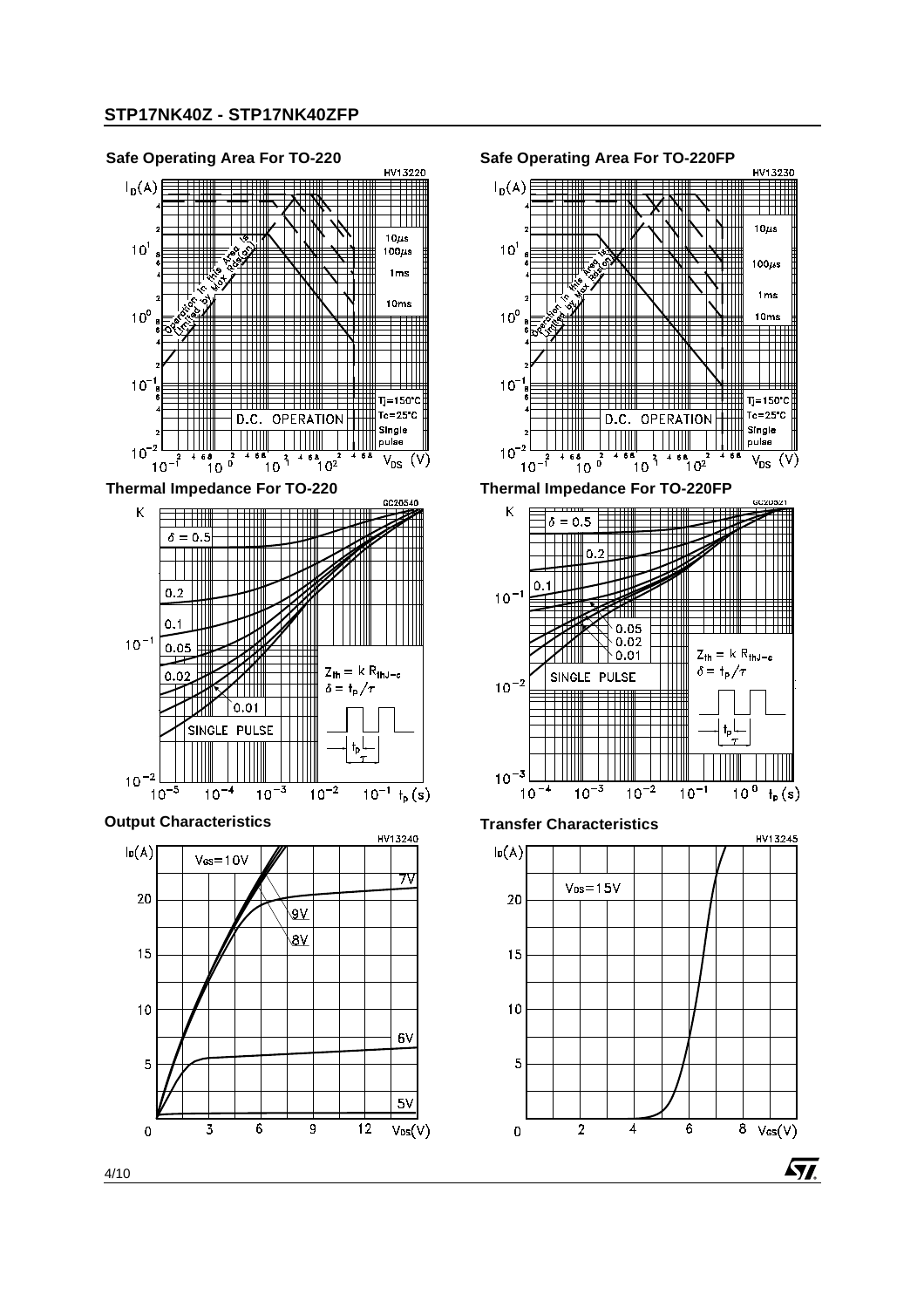HV13400



 $150$   $\overline{150}$ 





*ST* 

 $0.9$ 

 $0.8$ 

 $0.7$ 

 $-50$ 

 $\overline{0}$ 

50

100

5/10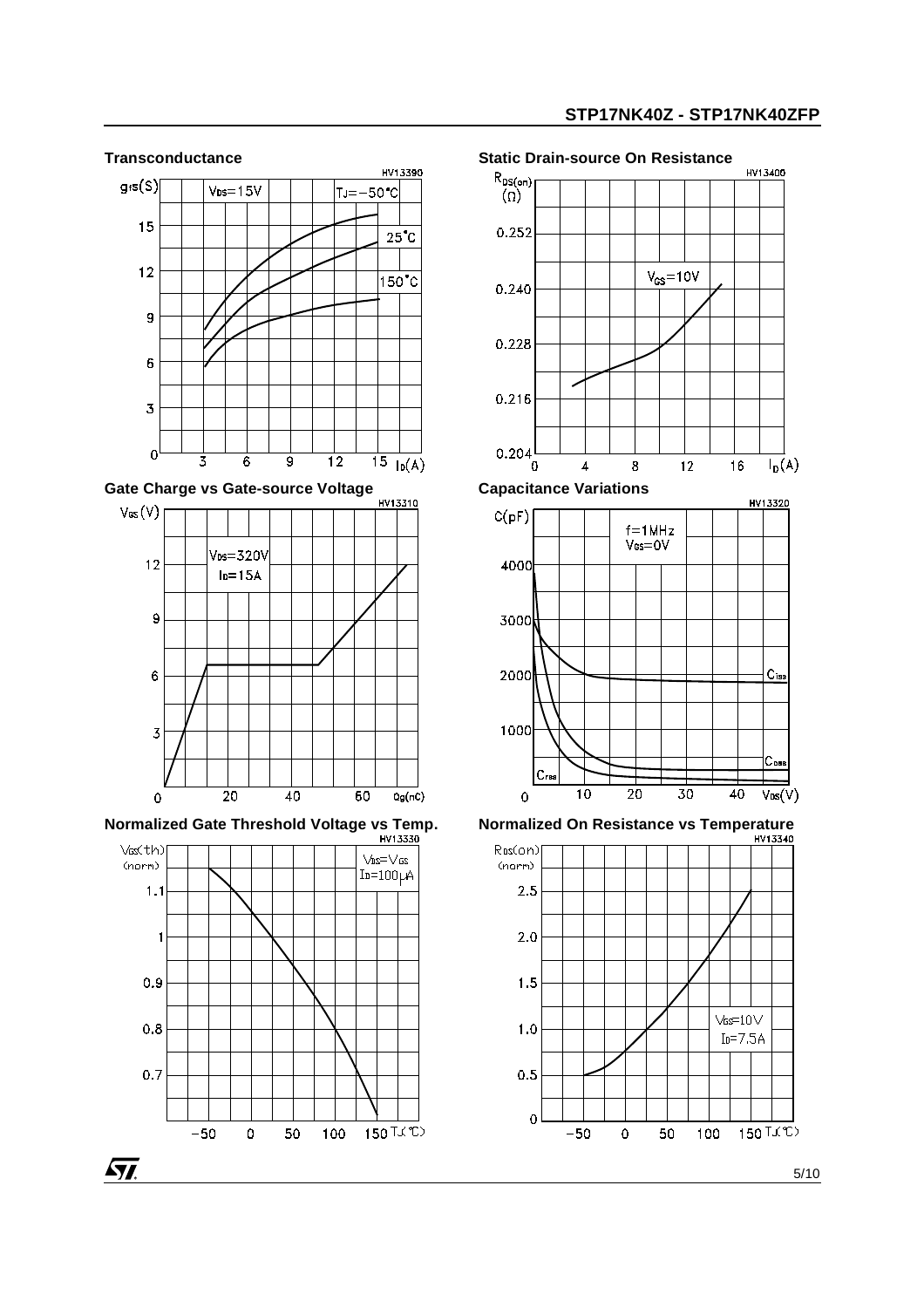# **Source-drain Diode Forward Characteristics Normalized BVDSS vs Temperature**



**Maximum Avalanche Energy vs Temperature** 





 $\sqrt{M}$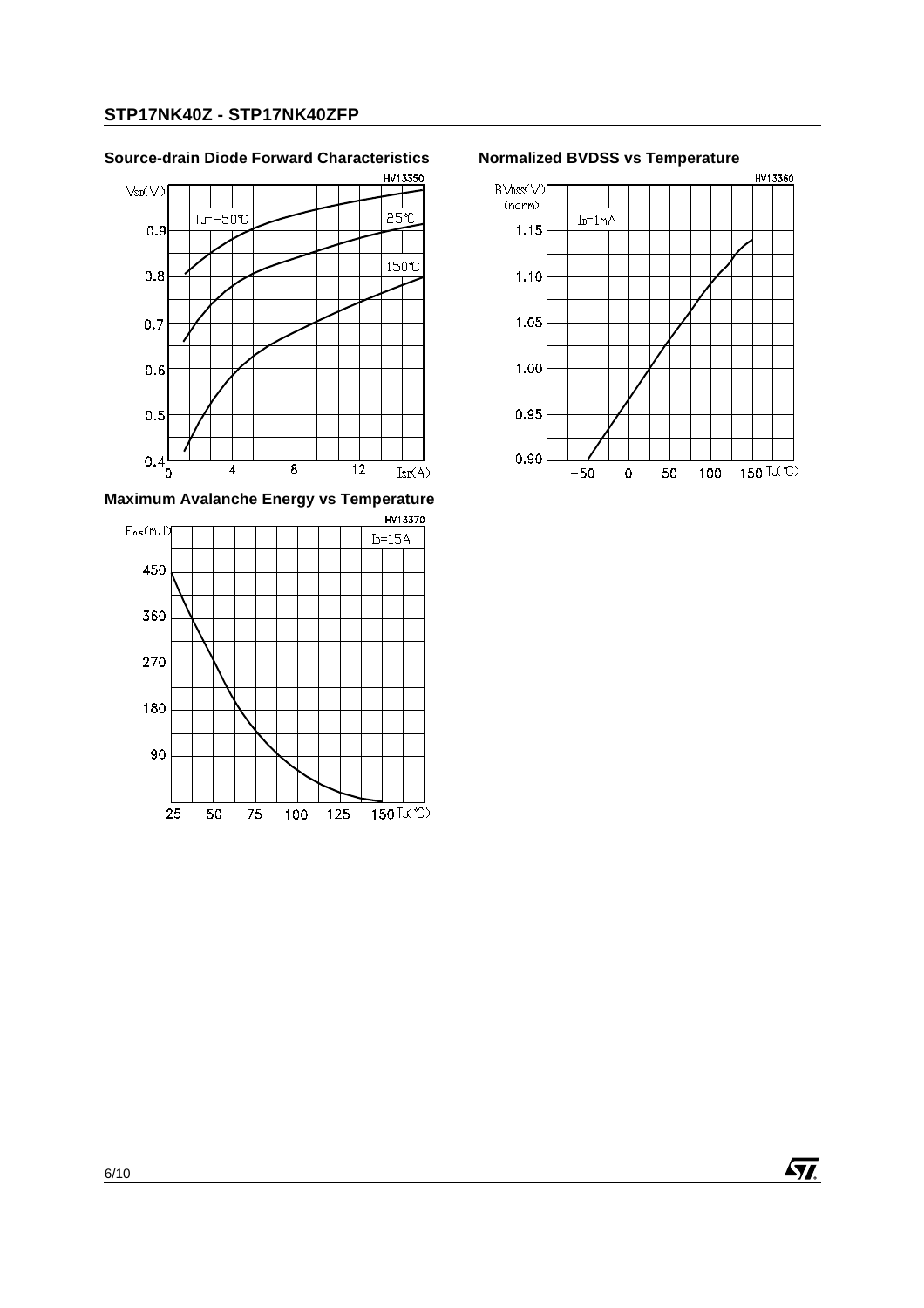**Fig. 1:** Unclamped Inductive Load Test Circuit **Fig. 2:** Unclamped Inductive Waveform



**Fig. 3:** Switching Times Test Circuit For Resistive Load



**Fig. 5:** Test Circuit For Inductive Load Switching And Diode Recovery Times





**Fig. 4:** Gate Charge test Circuit



 $\sqrt{M}$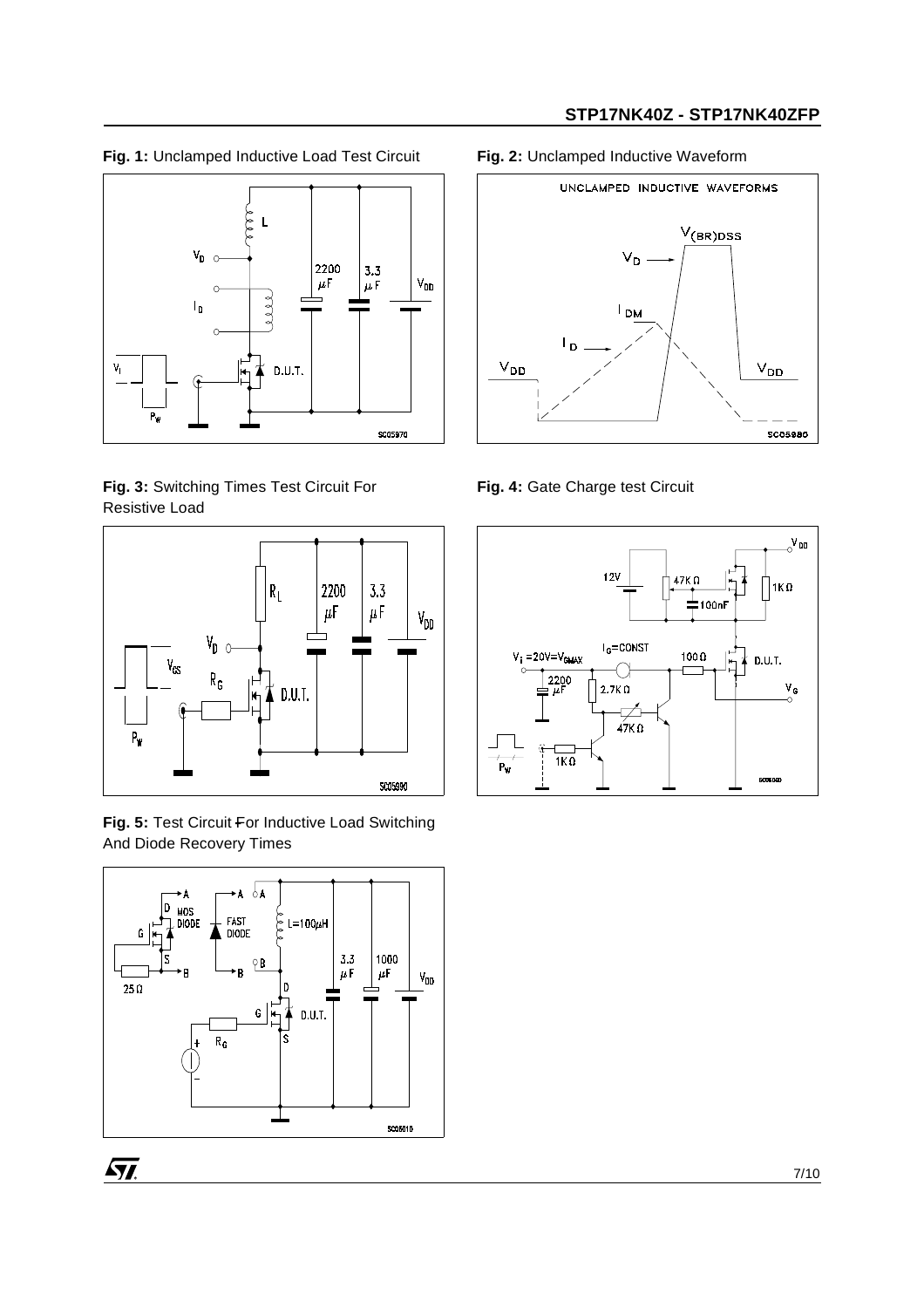$\overline{r}$ 

| DIM.           |       | mm   |       |       | inch  |       |
|----------------|-------|------|-------|-------|-------|-------|
|                | MIN.  | TYP. | MAX.  | MIN.  | TYP.  | MAX.  |
| Α              | 4.40  |      | 4.60  | 0.173 |       | 0.181 |
| C              | 1.23  |      | 1.32  | 0.048 |       | 0.051 |
| D              | 2.40  |      | 2.72  | 0.094 |       | 0.107 |
| D <sub>1</sub> |       | 1.27 |       |       | 0.050 |       |
| Ε              | 0.49  |      | 0.70  | 0.019 |       | 0.027 |
| F              | 0.61  |      | 0.88  | 0.024 |       | 0.034 |
| F <sub>1</sub> | 1.14  |      | 1.70  | 0.044 |       | 0.067 |
| F <sub>2</sub> | 1.14  |      | 1.70  | 0.044 |       | 0.067 |
| G              | 4.95  |      | 5.15  | 0.194 |       | 0.203 |
| G <sub>1</sub> | 2.4   |      | 2.7   | 0.094 |       | 0.106 |
| H2             | 10.0  |      | 10.40 | 0.393 |       | 0.409 |
| L2             |       | 16.4 |       |       | 0.645 |       |
| L4             | 13.0  |      | 14.0  | 0.511 |       | 0.551 |
| L <sub>5</sub> | 2.65  |      | 2.95  | 0.104 |       | 0.116 |
| L <sub>6</sub> | 15.25 |      | 15.75 | 0.600 |       | 0.620 |
| L7             | 6.2   |      | 6.6   | 0.244 |       | 0.260 |
| L <sub>9</sub> | 3.5   |      | 3.93  | 0.137 |       | 0.154 |
| DIA.           | 3.75  |      | 3.85  | 0.147 |       | 0.151 |

# **TO-220 MECHANICAL DATA**



 $\sqrt{M}$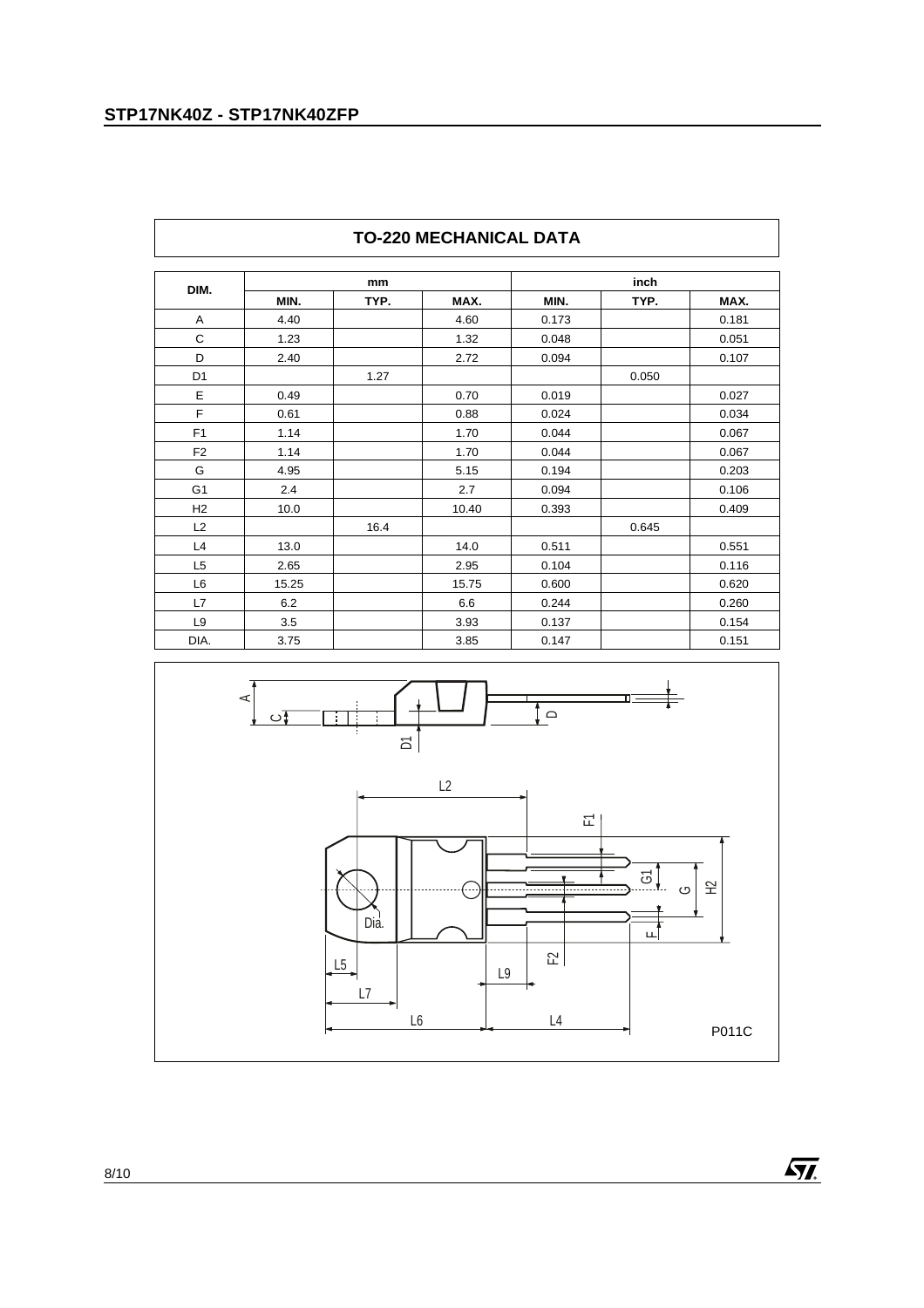| DIM.           | mm.             |            |              | inch  |       |       |
|----------------|-----------------|------------|--------------|-------|-------|-------|
|                | MIN.            | <b>TYP</b> | MAX.         | MIN.  | TYP.  | MAX.  |
| A              | 4.4             |            | 4.6          | 0.173 |       | 0.181 |
| B              | 2.5             |            | 2.7          | 0.098 |       | 0.106 |
| D              | 2.5             |            | 2.75         | 0.098 |       | 0.108 |
| E              | 0.45            |            | 0.7          | 0.017 |       | 0.027 |
| $\overline{F}$ | 0.75            |            | $\mathbf{1}$ | 0.030 |       | 0.039 |
| F <sub>1</sub> | 1.15            |            | 1.5          | 0.045 |       | 0.067 |
| F <sub>2</sub> | 1.15            |            | 1.5          | 0.045 |       | 0.067 |
| G              | 4.95            |            | 5.2          | 0.195 |       | 0.204 |
| G <sub>1</sub> | 2.4             |            | 2.7          | 0.094 |       | 0.106 |
| н              | 10 <sup>1</sup> |            | 10.4         | 0.393 |       | 0.409 |
| L2             |                 | 16         |              |       | 0.630 |       |
| L <sub>3</sub> | 28.6            |            | 30.6         | 1.126 |       | 1.204 |
| L4             | 9.8             |            | 10.6         | .0385 |       | 0.417 |
| L5             | 2.9             |            | 3.6          | 0.114 |       | 0.141 |
| L6             | 15.9            |            | 16.4         | 0.626 |       | 0.645 |
| L7             | 9               |            | 9.3          | 0.354 |       | 0.366 |
| Ø              | 3               |            | 3.2          | 0.118 |       | 0.126 |

# **TO-220FP MECHANICAL DATA**



 $\overline{M}$